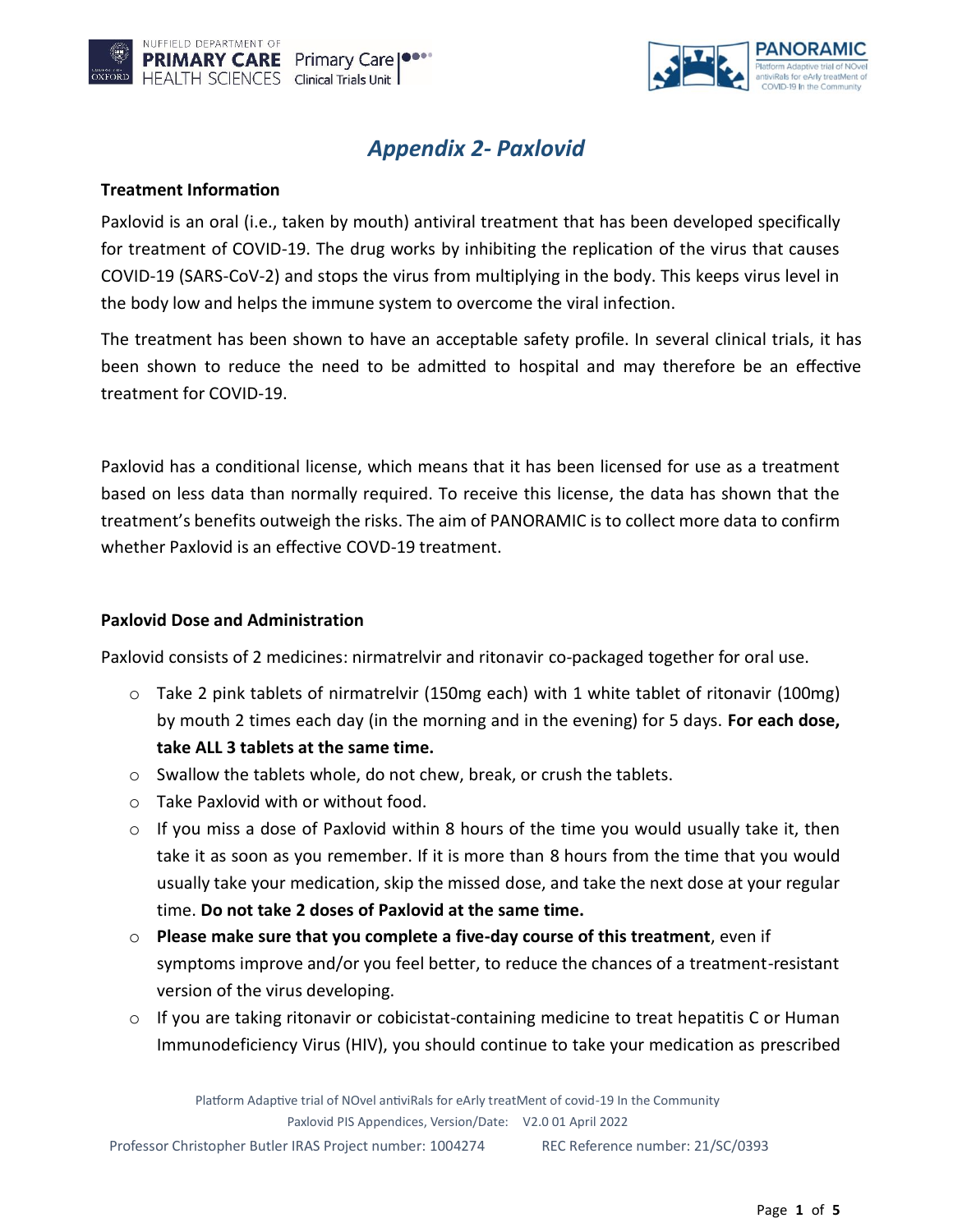

by your doctor.

- $\circ$  You can take the 1st dose as soon as the medication arrives as long as you can leave at least a 4 hour gap before the evening dose. For example, the 1st dose can be taken at 5pm and the second dose at 9 pm or later on day 1. If you cannot take the 1st dose before 5 pm or leave a 4 hour gap, take the 1st dose in the evening and the 2nd dose the next morning, 12 hours apart. Then the medication should be continued morning and evening from day 2 onwards.
- $\circ$  If you decide that you no longer wish to take the medication, you will be asked to return your medication to the trial team in the pre-paid envelope (please see your medication card for full instructions on how to return medication).

### **Potential COVID-19 Treatment**

Several small clinical studies have found that Paxlovid may help to treat COVID-19. However, we need more evidence from large clinical trials, which is why we have included the treatment in the PANORAMIC Trial. Paxlovid has been highly recommended by the Antivirals Taskforce (ATF) for the treatment of COVID-19.

The use of Paxlovid in PANORAMIC has been approved by the MHRA. The MHRA regulates the use of all medicines in the UK.

### *Exclusion Criteria*

Before you are enrolled, you will be asked if you meet any of the following reasons for NOT taking Paxlovid.

## **If you meet ANY of the following criteria, you will automatically be excluded from receiving Paxlovid:**

- o You are currently hospital (inpatient)
- o You previously enrolled in the PANORAMIC trial
- $\circ$  You are currently taking part in a clinical trial which involves taking a new medication for COVID-19
- $\circ$  You have a known or suspected pregnancy (confirmed by a negative pregnancy test)
- o You are of childbearing potential and unwilling to take a pregnancy test.
- o You are breastfeeding
- $\circ$  You are of childbearing potential and in a heterosexual relationship, and you are NOT willing to use a highly effective contraceptive
- o You are currently taking Paxlovid

Platform Adaptive trial of NOvel antiviRals for eArly treatMent of covid-19 In the Community

Paxlovid PIS Appendices, Version/Date: V2.0 01 April 2022

Professor Christopher Butler IRAS Project number: 1004274 REC Reference number: 21/SC/0393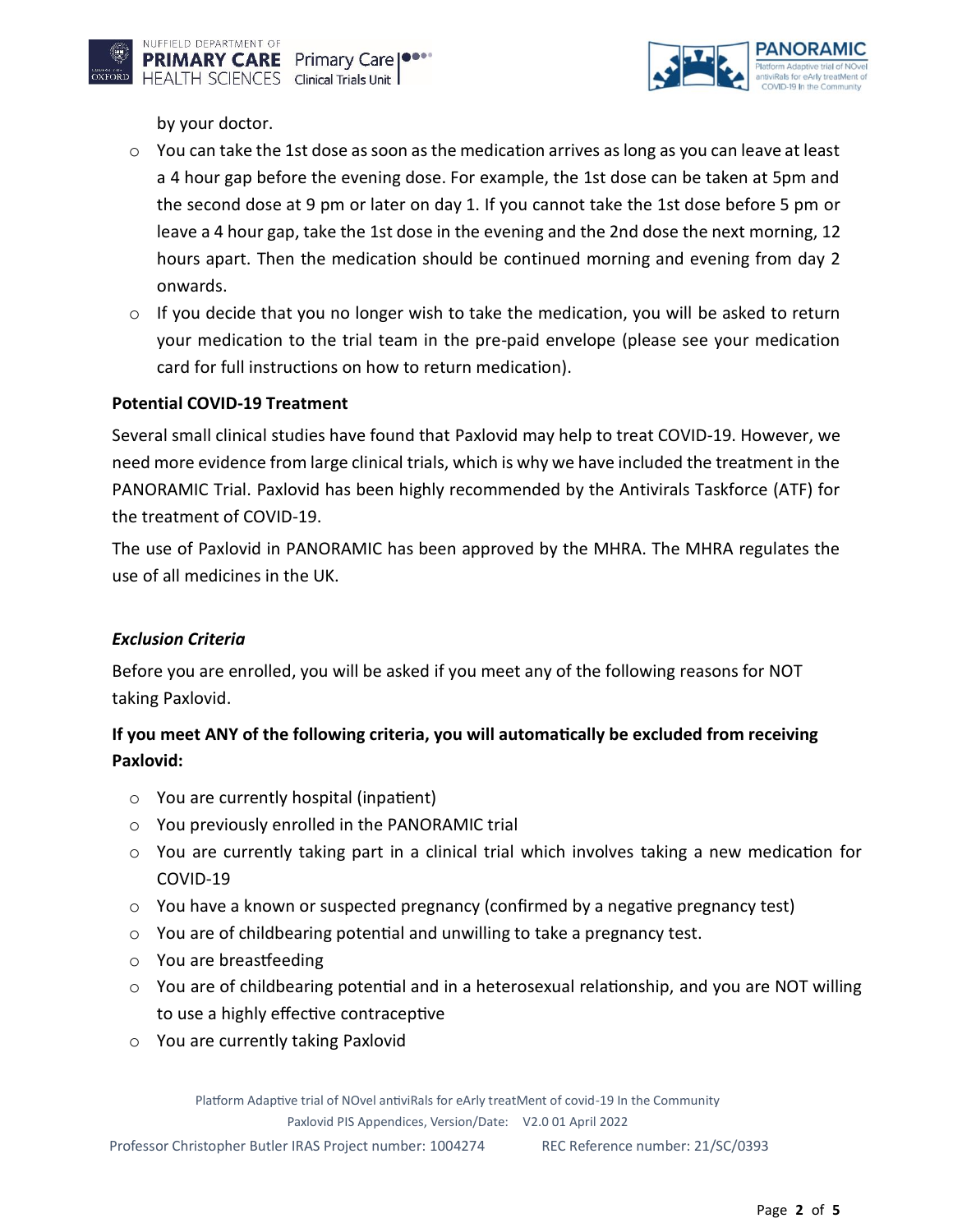

- $\circ$  You are allergic to nirmatrelvir, ritonavir, or any of the ingredients in Paxlovid
- o You have a clinical need to take a medicine that affects how Paxlovid works or may cause serious side-effects or life-threatening side effects when given with Paxlovid
- $\circ$  You have a level of kidney disease such that you are not suitable to take Paxlovid.
- $\circ$  You are galactose intolerant, have total lactose deficiency or glucose-galactose malabsorption
- $\circ$  You have severe liver disease characterised by severe ascites, encephalopathy, jaundice, or prolonged INR. Note that if you have liver disease without these features then you will be eligible

Participants of childbearing potential must agree to perform a pregnancy test provided by the trial confirm a negative test result before taking Paxlovid and be willing to use a method of contraception acceptable for use with Paxlovid (see below). This negative test result is required regardless of their current contraception methods or relationship status.

If you have no known renal or liver disease and are not taking any other medicines a registered nurse/pharmacist or doctor will telephone you to go through a few questions with you and to check that you can take the treatment.

If you have known renal or liver disease and are taking other medicines, a registered doctor will telephone you to go through a few questions with you and to check that you can take the treatment. The registered nurse/pharmacist or doctor may access your medical records to make these assessments. Once confirmed and if you consent you will be enrolled into the trial.

### **Pregnancy and breastfeeding**

There is no experience treating pregnant women or breastfeeding mothers with Paxlovid. For a mother and an unborn baby there could be significant risks associated with taking the drug that we are not yet aware of. Therefore, it is important that participants of childbearing potential and in a heterosexual relationship, use effective contraceptives as described above.

### **Methods of contraception that are acceptable for use with Paxlovid include:**

The implant, the coil, male or female sterilisation, the injection, or the progestogen only pill ("the mini-pill") will be acceptable for use with Paxlovid and must be used for the duration of the treatment and 28 days of follow up. Paxlovid can stop combined hormonal contraceptives (e.g., "the pill", patch, vaginal ring) from working properly, so if you use a combined hormonal contraceptive, you must use an additional barrier method of contraception for the duration of treatment with Paxlovid and until one full menstrual cycle is completed after the last dose of Paxlovid. However, condoms alone won't be sufficient during the trial. Being abstinent for the 28 days before enrolling in the trial and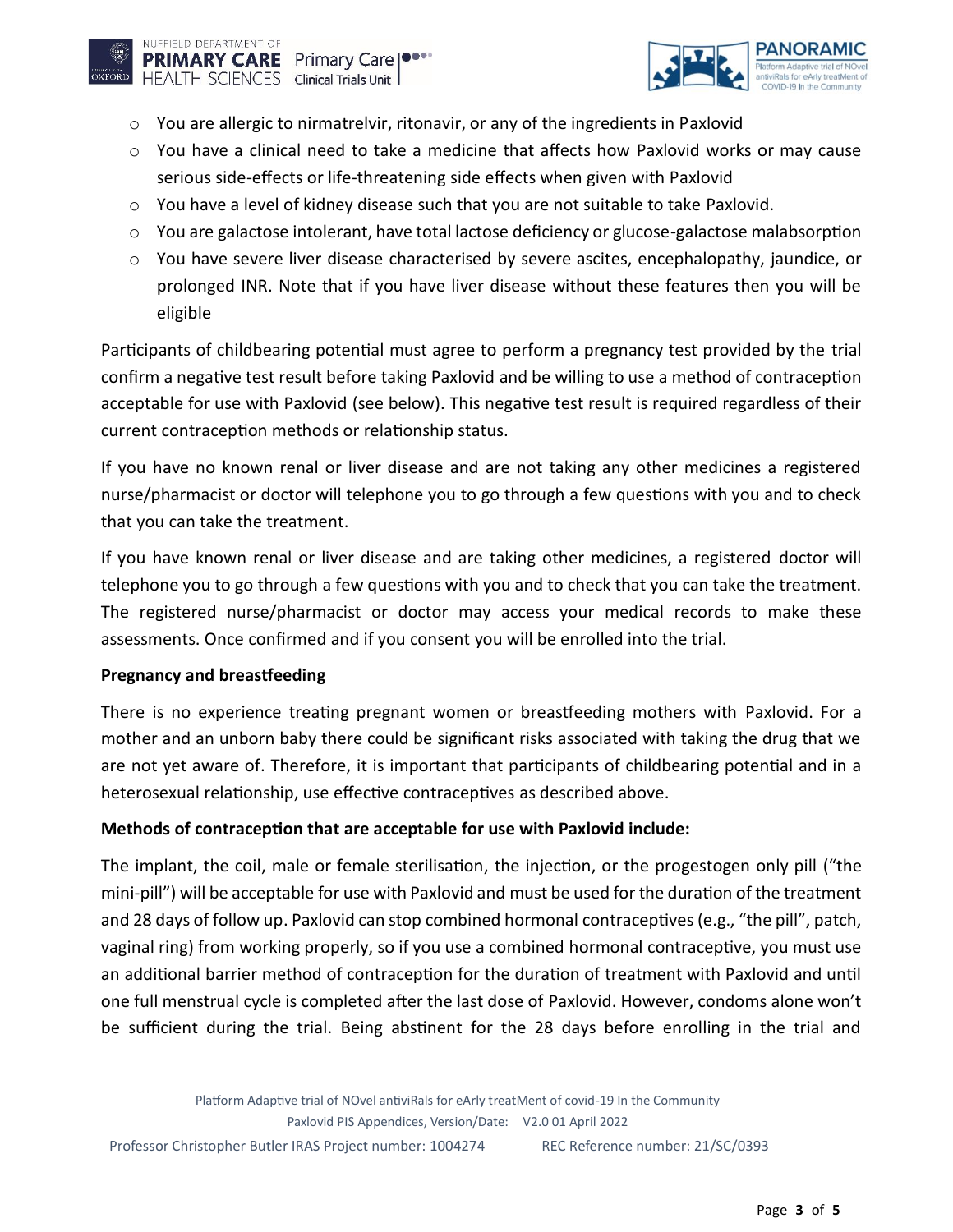



continuing to be abstinent for the 28-day duration of follow-up will also be acceptable where this is in line with your preferred and usual lifestyle.

**It is important to note that a barrier method on its own is not sufficient. If you were to become pregnant during the trial you must tell us immediately and you will be withdrawn from the trial, although we will ask to follow you up for safety reasons.**

### **Other medications and Paxlovid**

### **Paxlovid and taking other medicines:**

Taking Paxlovid at the same time as some other medicines can cause serious side effects or stop Paxlovid from working properly. Also, Paxlovid can stop some other medicines from working properly. You must let the research nurse, pharmacist or doctor know about any other medicines that you are taking so that they can check whether it is safe for you to take Paxlovid. You may need to change the way you take some of your other medicines to safely take Paxlovid. A registered doctor from the trial will discuss this with you. If you are assigned to take Paxlovid in the trial, you will need to tell your doctor or pharmacist that you are taking Paxlovid before starting a new medicine, stopping a medicine you are already taking or changing the dose of a medicine you are already taking.

### *Side-effects*

Like all medicines, Paxlovid can cause side effects. Most of these are mild and short-term and not everyone gets them.

#### **Possible side effects of Paxlovid are:**

- **Liver problems.** Please tell your doctor straight away if you have any of these signs and symptoms of liver problems: loss of appetite, yellowing of your skin and the whites of eyes (jaundice), dark-coloured urine, pale coloured stools and itchy skin, stomach are (abdominal pain).
- **Resistance to HIV medicines.** If you have an untreated HIV infection, Paxlovid may lead to some HIV medicines not working as well in the future.

#### **Common side effects include:**

- altered sense of taste
- diarrhoea
- vomiting